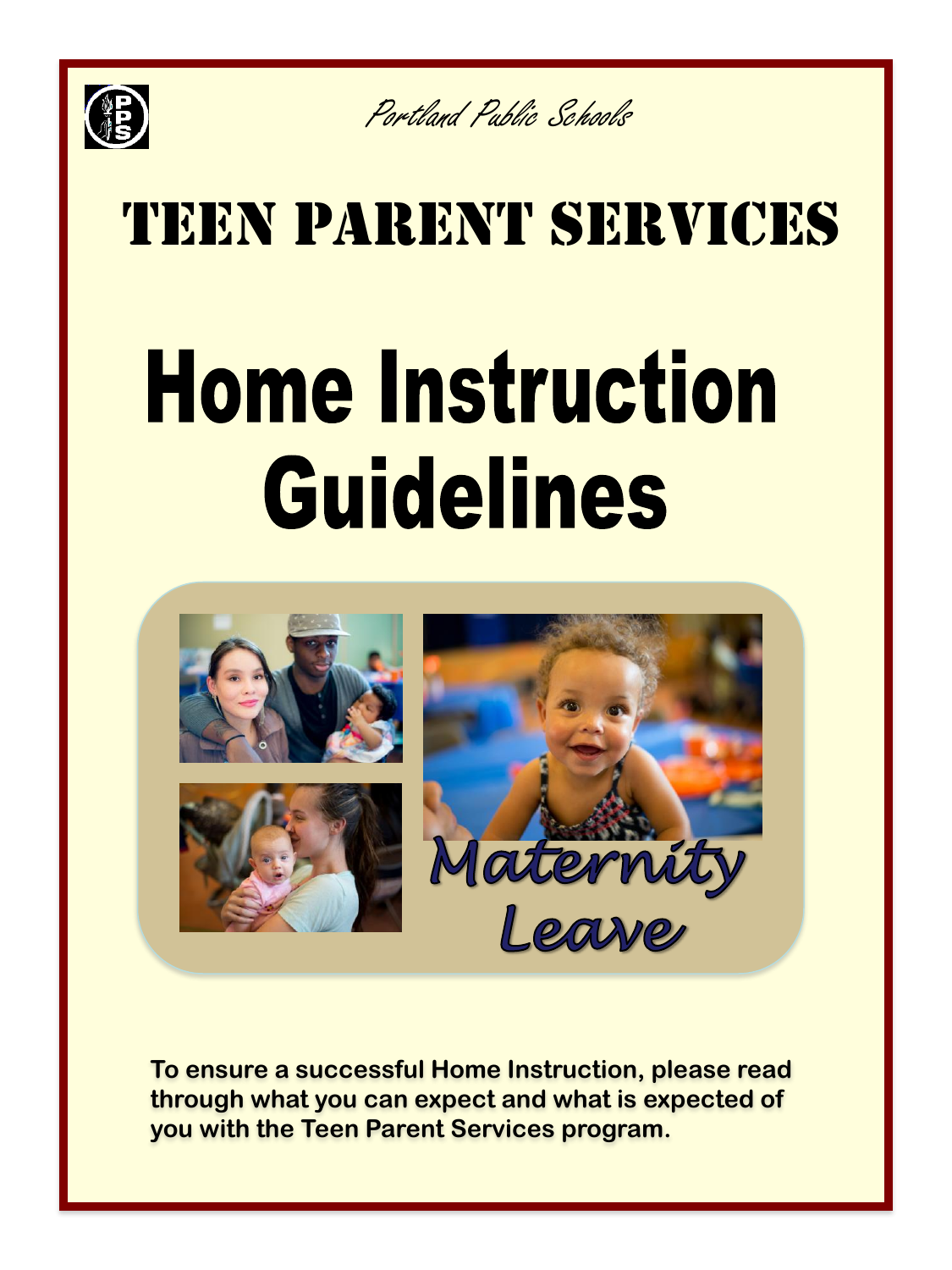## **What You Can Expect From Teen Parent Services:**

- 4 to 8 weeks before your baby's due date, you, the TPS Counselor, Home Instructor, and your parent or guardian will meet for a pre Home Instruction meeting to review attendance, grades, and review the Home Instruction Guidelines.
- After the pre Home Instruction meeting, the Home Instructor will send a heads-up email to teachers, so they are aware of your upcoming leave. It is strongly encouraged that you stay in communication with your teachers prior to your leave, as it assists them in knowing what work to provide you while you are on Home Instruction.
- As soon as you are able after your baby is born, you will need to contact either the TPS Counselor or Home Instructor. Texting or having someone else provide us with this information is fine. We need to know so we can begin the Home Instruction process with your school.
- A maternity leave/Home Instruction lasts for 6 weeks from the baby's birthdate (unless there are extenuating circumstances that allow for a longer leave. A doctor's note is needed for these circumstances).
	- Your actual Home Instruction lasts for 5 weeks and takes place during weeks 2 through 6 of your leave. For each of these 5 weeks, the Home Instructor will tutor you at your home 2 times a week for 2 hours at each visit.
	- The Home Instructor's job is to provide you with all of your work from teachers, tutor you when you need assistance, administer tests/exams, return work to teachers, help you stay organized, set up a schedule that keeps you on track, and answer any questions you have about your classes.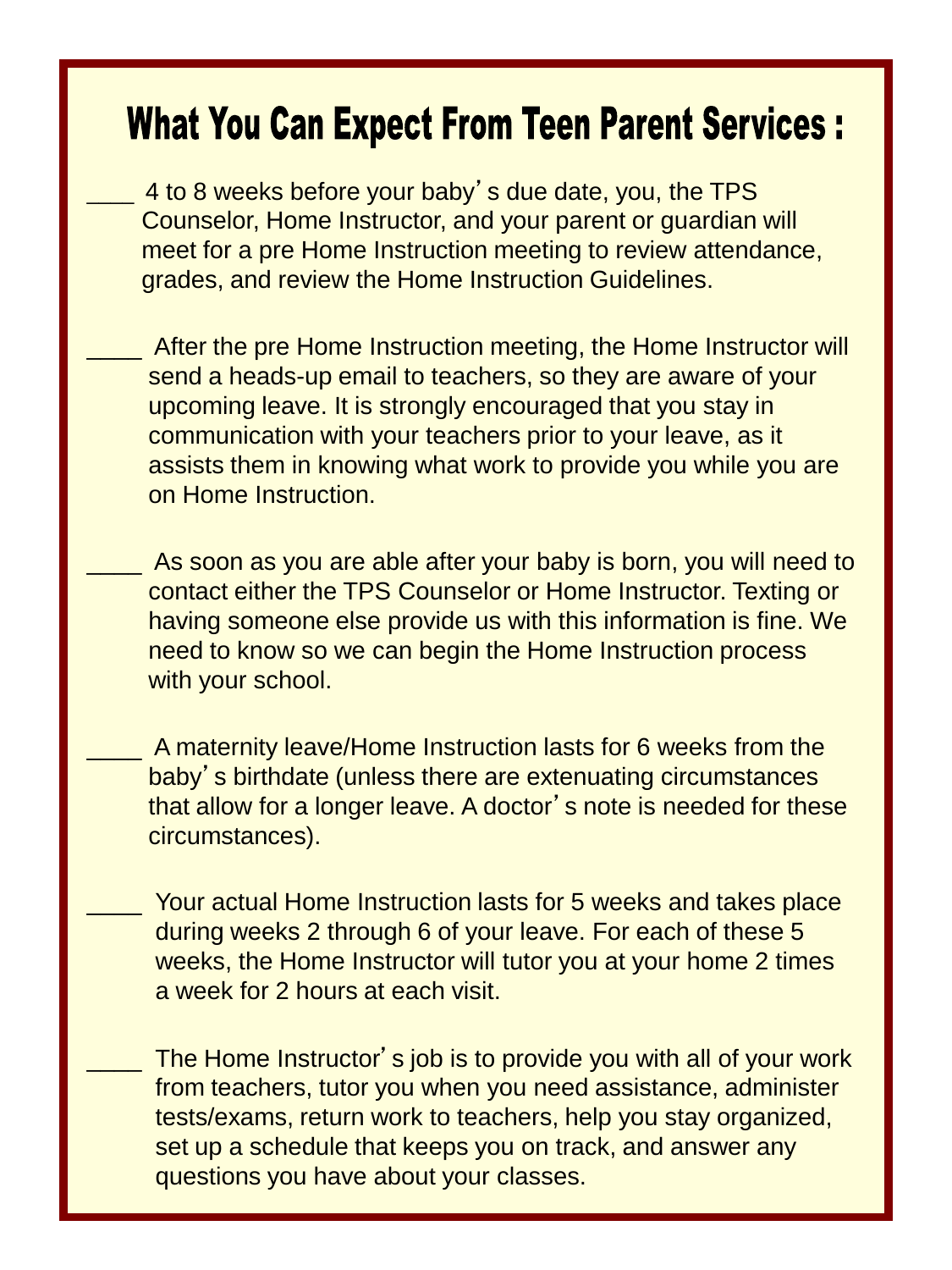## **Teen Parent Services Expects You:**

- Your job during Home Instruction is to complete the work that is provided, ask for help if you need it, organize yourself and stay on track with your classes, and communicate anything you think is missing or that you are concerned about.
- If you must cancel a scheduled Home Instruction appointment, please call or text the Home Instructor at least 2 hours before the appointment.
	- Be aware that your excused absences from school during your leave are directly linked to the hours you spend during your Home Instruction appointments.
- A Letter of Concern will be sent to you and your parent/guardian if you miss 2 Home Instruction appointments. It will be determined how to proceed with Home Instruction. There is a possibility that you will need to return to school before your Home Instruction ends, if you miss more than 2 appointments.
	- The day you return from Home Instruction, you will need to check in with the attendance office to let them know you have returned to your classes.
	- Your TPS Counselor and the Home Instructor will meet with you 1 to 2 weeks after you return to classes from your Home Instruction. This is the time to communicate any questions or concerns you have about your transition back to classes.
		- Your success as a student and as a parent is important to us. Remember to always connect to your Teen Parent Counselor for questions, concerns or parenting needs. You may also call our Program Office for assistance at 503.916.5858.